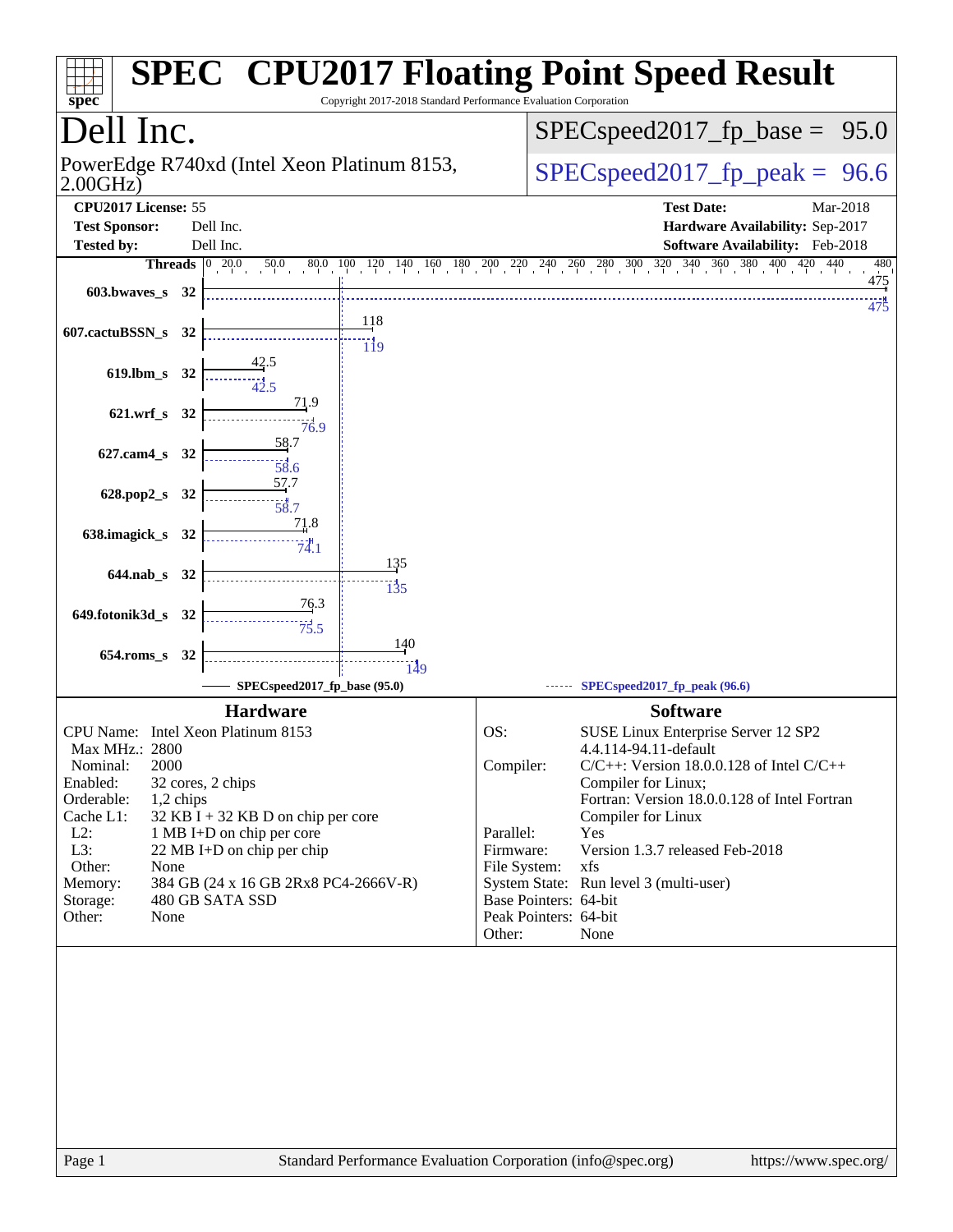

Copyright 2017-2018 Standard Performance Evaluation Corporation

## Dell Inc.

2.00GHz) PowerEdge R740xd (Intel Xeon Platinum 8153,  $\vert$  [SPECspeed2017\\_fp\\_peak =](http://www.spec.org/auto/cpu2017/Docs/result-fields.html#SPECspeed2017fppeak) 96.6

 $SPECspeed2017_fp\_base = 95.0$ 

**[CPU2017 License:](http://www.spec.org/auto/cpu2017/Docs/result-fields.html#CPU2017License)** 55 **[Test Date:](http://www.spec.org/auto/cpu2017/Docs/result-fields.html#TestDate)** Mar-2018 **[Test Sponsor:](http://www.spec.org/auto/cpu2017/Docs/result-fields.html#TestSponsor)** Dell Inc. **[Hardware Availability:](http://www.spec.org/auto/cpu2017/Docs/result-fields.html#HardwareAvailability)** Sep-2017 **[Tested by:](http://www.spec.org/auto/cpu2017/Docs/result-fields.html#Testedby)** Dell Inc. **[Software Availability:](http://www.spec.org/auto/cpu2017/Docs/result-fields.html#SoftwareAvailability)** Feb-2018

#### **[Results Table](http://www.spec.org/auto/cpu2017/Docs/result-fields.html#ResultsTable)**

|                                     | <b>Base</b>    |                |            |                |       | <b>Peak</b>    |       |                |                |              |                |              |                |              |
|-------------------------------------|----------------|----------------|------------|----------------|-------|----------------|-------|----------------|----------------|--------------|----------------|--------------|----------------|--------------|
| <b>Benchmark</b>                    | <b>Threads</b> | <b>Seconds</b> | Ratio      | <b>Seconds</b> | Ratio | <b>Seconds</b> | Ratio | <b>Threads</b> | <b>Seconds</b> | <b>Ratio</b> | <b>Seconds</b> | <b>Ratio</b> | <b>Seconds</b> | <b>Ratio</b> |
| 603.bwayes s                        | 32             | 124            | 476        | 124            | 475   | 124            | 474   | 32             | 124            | 475          | 125            | 474          | 124            | 475          |
| 607.cactuBSSN s                     | 32             | 141            | <b>118</b> | 141            | 118   | 141            | 118   | 32             | 140            | 119          | 141            | 118          | 141            | <u>119</u>   |
| $619.$ lbm s                        | 32             | 123            | 42.5       | 125            | 41.8  | 123            | 42.6  | 32             | 123            | 42.5         | 123            | 42.6         | 125            | 42.0         |
| $621$ wrf s                         | 32             | 185            | 71.6       | 183            | 72.1  | 184            | 71.9  | 32             | 172            | 76.7         | 172            | 76.9         | 172            | 76.9         |
| $627$ .cam4 s                       | 32             | 151            | 58.8       | 151            | 58.6  | 151            | 58.7  | 32             | 151            | 58.6         | 151            | 58.6         | 151            | 58.7         |
| $628.pop2_s$                        | 32             | 206            | 57.7       | 207            | 57.2  | 205            | 58.0  | 32             | 205            | 57.9         | 202            | 58.9         | 202            | 58.7         |
| 638.imagick_s                       | 32             | 200            | 72.1       | 207            | 69.8  | 201            | 71.8  | 32             | 195            | 74.1         | 195            | 73.8         | 190            | 76.1         |
| $644$ .nab s                        | 32             | 130            | 135        | 130            | 135   | 130            | 135   | 32             | 130            | 135          | 130            | 135          | 130            | 135          |
| 649.fotonik3d s                     | 32             | 119            | 76.3       | 120            | 76.0  | 119            | 76.3  | 32             | 121            | 75.6         | <u>121</u>     | 75.5         | 121            | 75.4         |
| $654$ .roms_s                       | 32             | 112            | 140        | 112            | 140   | 112            | 141   | 32             | 106            | <u>149</u>   | 105            | 149          | 106            | 148          |
| $SPEC speed2017_fp\_base =$<br>95.0 |                |                |            |                |       |                |       |                |                |              |                |              |                |              |

**[SPECspeed2017\\_fp\\_peak =](http://www.spec.org/auto/cpu2017/Docs/result-fields.html#SPECspeed2017fppeak) 96.6**

Results appear in the [order in which they were run.](http://www.spec.org/auto/cpu2017/Docs/result-fields.html#RunOrder) Bold underlined text [indicates a median measurement](http://www.spec.org/auto/cpu2017/Docs/result-fields.html#Median).

#### **[Operating System Notes](http://www.spec.org/auto/cpu2017/Docs/result-fields.html#OperatingSystemNotes)**

Stack size set to unlimited using "ulimit -s unlimited"

#### **[General Notes](http://www.spec.org/auto/cpu2017/Docs/result-fields.html#GeneralNotes)**

Environment variables set by runcpu before the start of the run: KMP\_AFFINITY = "granularity=fine,compact" LD\_LIBRARY\_PATH = "/home/cpu2017rev5/cpu2017/lib/ia32:/home/cpu2017rev5/cpu2017/lib/intel64: /home/cpu2017rev5/cpu2017/je5.0.1-32:/home/cpu2017rev5/cpu2017/je5.0.1-64" OMP\_STACKSIZE = "192M" Binaries compiled on a system with 1x Intel Core i7-4790 CPU + 32GB RAM memory using Redhat Enterprise Linux 7.4 Yes: The test sponsor attests, as of date of publication, that CVE-2017-5754 (Meltdown) is mitigated in the system as tested and documented. Yes: The test sponsor attests, as of date of publication, that CVE-2017-5753 (Spectre variant 1) is mitigated in the system as tested and documented. Yes: The test sponsor attests, as of date of publication, that CVE-2017-5715 (Spectre variant 2) is mitigated in the system as tested and documented. Transparent Huge Pages enabled by default Prior to runcpu invocation Filesystem page cache synced and cleared with: sync; echo 3> /proc/sys/vm/drop\_caches

#### **[Platform Notes](http://www.spec.org/auto/cpu2017/Docs/result-fields.html#PlatformNotes)**

 BIOS settings: Sub NUMA Cluster disabled Virtualization Technology disabled

**(Continued on next page)**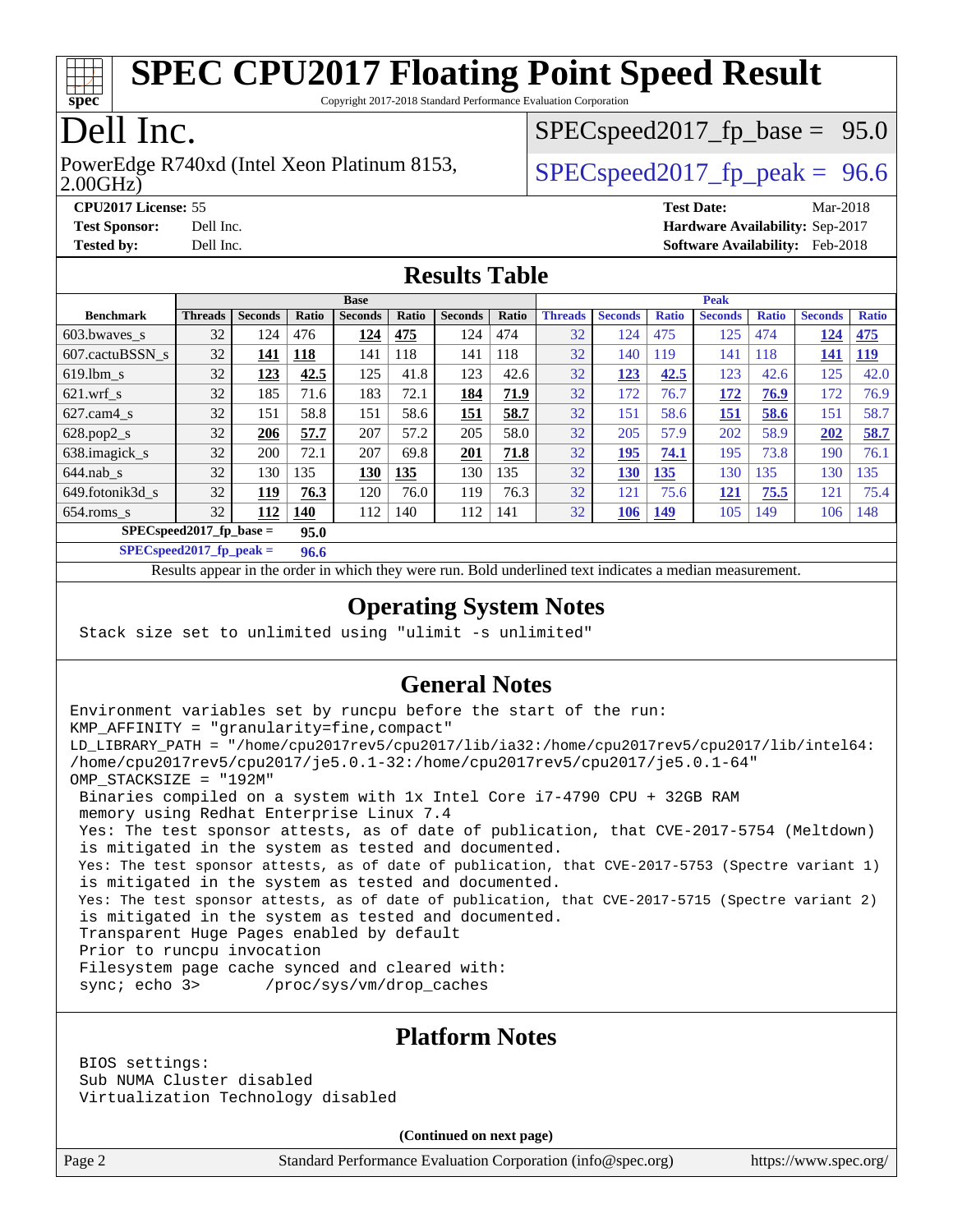

Copyright 2017-2018 Standard Performance Evaluation Corporation

## Dell Inc.

2.00GHz) PowerEdge R740xd (Intel Xeon Platinum 8153,  $\vert$  [SPECspeed2017\\_fp\\_peak =](http://www.spec.org/auto/cpu2017/Docs/result-fields.html#SPECspeed2017fppeak) 96.6

 $SPECspeed2017_fp\_base = 95.0$ 

**[CPU2017 License:](http://www.spec.org/auto/cpu2017/Docs/result-fields.html#CPU2017License)** 55 **[Test Date:](http://www.spec.org/auto/cpu2017/Docs/result-fields.html#TestDate)** Mar-2018 **[Test Sponsor:](http://www.spec.org/auto/cpu2017/Docs/result-fields.html#TestSponsor)** Dell Inc. **[Hardware Availability:](http://www.spec.org/auto/cpu2017/Docs/result-fields.html#HardwareAvailability)** Sep-2017 **[Tested by:](http://www.spec.org/auto/cpu2017/Docs/result-fields.html#Testedby)** Dell Inc. **[Software Availability:](http://www.spec.org/auto/cpu2017/Docs/result-fields.html#SoftwareAvailability)** Feb-2018

#### **[Platform Notes \(Continued\)](http://www.spec.org/auto/cpu2017/Docs/result-fields.html#PlatformNotes)**

Page 3 Standard Performance Evaluation Corporation [\(info@spec.org\)](mailto:info@spec.org) <https://www.spec.org/> System Profile set to Custom CPU Performance set to Maximum Performance C States set to Autonomous C1E disabled Uncore Frequency set to Dynamic Energy Efficiency Policy set to Performance Memory Patrol Scrub disabled Logical Processor disabled CPU Interconnect Bus Link Power Management disabled PCI ASPM L1 Link Power Management disabled Sysinfo program /home/cpu2017rev5/cpu2017/bin/sysinfo Rev: r5797 of 2017-06-14 96c45e4568ad54c135fd618bcc091c0f running on linux-bgfp Thu Mar 15 17:53:53 2018 SUT (System Under Test) info as seen by some common utilities. For more information on this section, see <https://www.spec.org/cpu2017/Docs/config.html#sysinfo> From /proc/cpuinfo model name : Intel(R) Xeon(R) Platinum 8153 CPU @ 2.00GHz 2 "physical id"s (chips) 32 "processors" cores, siblings (Caution: counting these is hw and system dependent. The following excerpts from /proc/cpuinfo might not be reliable. Use with caution.) cpu cores : 16 siblings : 16 physical 0: cores 0 1 2 3 4 5 6 7 8 9 10 11 12 13 14 15 physical 1: cores 0 1 2 3 4 5 6 7 8 9 10 11 12 13 14 15 From lscpu: Architecture: x86\_64 CPU op-mode(s): 32-bit, 64-bit Byte Order: Little Endian  $CPU(s):$  32 On-line CPU(s) list: 0-31 Thread(s) per core: 1 Core(s) per socket: 16 Socket(s): 2 NUMA node(s): 2 Vendor ID: GenuineIntel CPU family: 6 Model: 85 Model name: Intel(R) Xeon(R) Platinum 8153 CPU @ 2.00GHz Stepping: 4 CPU MHz: 1995.336 BogoMIPS: 3990.67 Virtualization: VT-x **(Continued on next page)**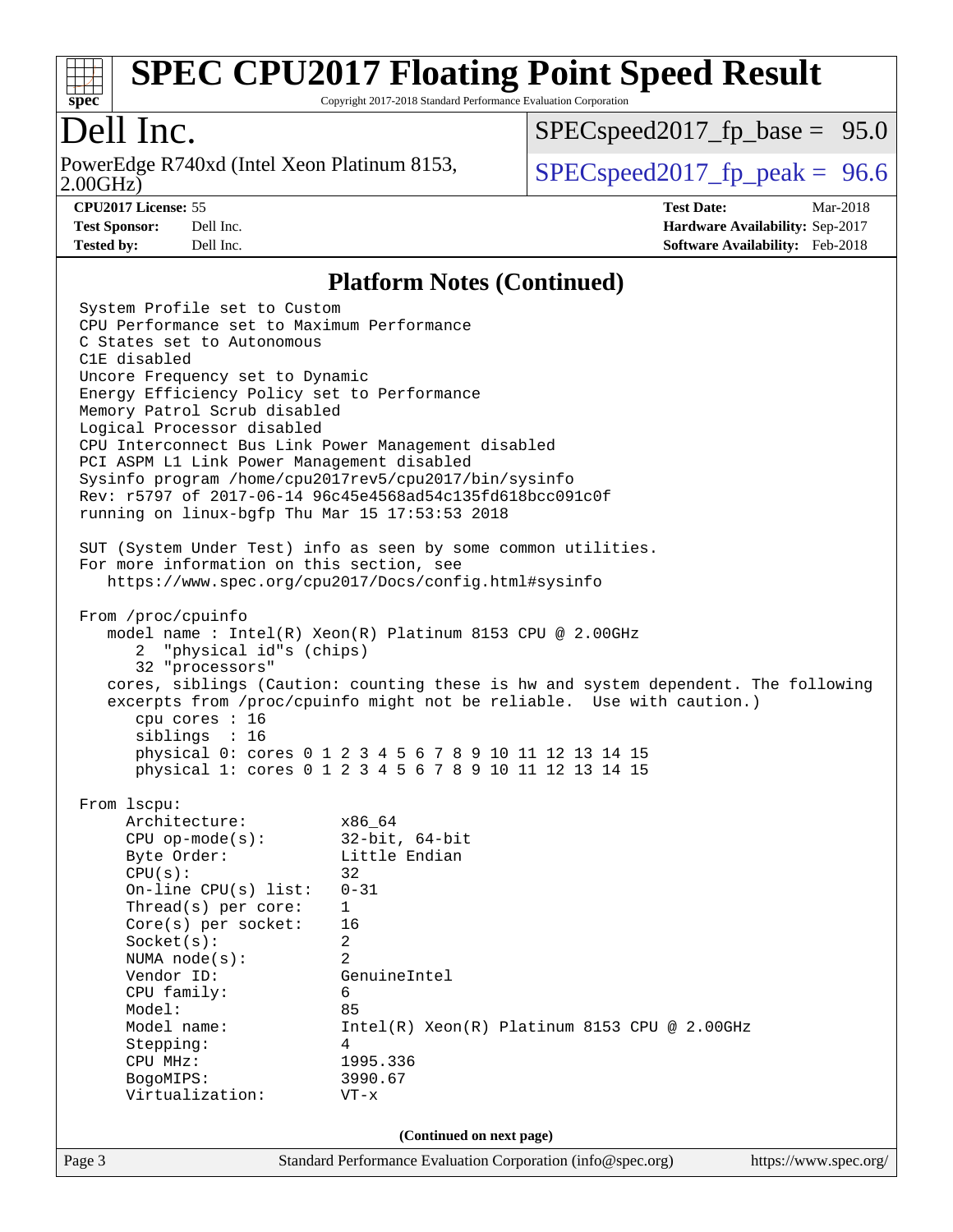

Copyright 2017-2018 Standard Performance Evaluation Corporation

## Dell Inc.

2.00GHz) PowerEdge R740xd (Intel Xeon Platinum 8153,  $\vert$  [SPECspeed2017\\_fp\\_peak =](http://www.spec.org/auto/cpu2017/Docs/result-fields.html#SPECspeed2017fppeak) 96.6

 $SPECspeed2017_fp\_base = 95.0$ 

**[CPU2017 License:](http://www.spec.org/auto/cpu2017/Docs/result-fields.html#CPU2017License)** 55 **[Test Date:](http://www.spec.org/auto/cpu2017/Docs/result-fields.html#TestDate)** Mar-2018 **[Test Sponsor:](http://www.spec.org/auto/cpu2017/Docs/result-fields.html#TestSponsor)** Dell Inc. **[Hardware Availability:](http://www.spec.org/auto/cpu2017/Docs/result-fields.html#HardwareAvailability)** Sep-2017 **[Tested by:](http://www.spec.org/auto/cpu2017/Docs/result-fields.html#Testedby)** Dell Inc. **[Software Availability:](http://www.spec.org/auto/cpu2017/Docs/result-fields.html#SoftwareAvailability)** Feb-2018

#### **[Platform Notes \(Continued\)](http://www.spec.org/auto/cpu2017/Docs/result-fields.html#PlatformNotes)**

 L1d cache: 32K L1i cache: 32K L2 cache: 1024K L3 cache: 22528K NUMA node0 CPU(s): 0,2,4,6,8,10,12,14,16,18,20,22,24,26,28,30 NUMA node1 CPU(s): 1,3,5,7,9,11,13,15,17,19,21,23,25,27,29,31 Flags: fpu vme de pse tsc msr pae mce cx8 apic sep mtrr pge mca cmov pat pse36 clflush dts acpi mmx fxsr sse sse2 ss ht tm pbe syscall nx pdpe1gb rdtscp lm constant\_tsc art arch\_perfmon pebs bts rep\_good nopl xtopology nonstop\_tsc aperfmperf eagerfpu pni pclmulqdq dtes64 monitor ds\_cpl vmx smx est tm2 ssse3 sdbg fma cx16 xtpr pdcm pcid dca sse4\_1 sse4\_2 x2apic movbe popcnt tsc\_deadline\_timer aes xsave avx f16c rdrand lahf\_lm abm 3dnowprefetch ida arat epb invpcid\_single pln pts dtherm intel\_pt rsb\_ctxsw spec\_ctrl retpoline kaiser tpr\_shadow vnmi flexpriority ept vpid fsgsbase tsc\_adjust bmi1 hle avx2 smep bmi2 erms invpcid rtm cqm mpx avx512f avx512dq rdseed adx smap clflushopt clwb avx512cd avx512bw avx512vl xsaveopt xsavec xgetbv1 cqm\_llc cqm\_occup\_llc pku ospke /proc/cpuinfo cache data cache size : 22528 KB From numactl --hardware WARNING: a numactl 'node' might or might not correspond to a physical chip. available: 2 nodes (0-1) node 0 cpus: 0 2 4 6 8 10 12 14 16 18 20 22 24 26 28 30 node 0 size: 191988 MB node 0 free: 189488 MB node 1 cpus: 1 3 5 7 9 11 13 15 17 19 21 23 25 27 29 31 node 1 size: 193516 MB node 1 free: 188206 MB node distances: node 0 1  $0: 10 21$  1: 21 10 From /proc/meminfo MemTotal: 394757916 kB HugePages\_Total: 0 Hugepagesize: 2048 kB /usr/bin/lsb\_release -d SUSE Linux Enterprise Server 12 SP2 From /etc/\*release\* /etc/\*version\* SuSE-release: SUSE Linux Enterprise Server 12 (x86\_64) VERSION = 12 PATCHLEVEL = 2 **(Continued on next page)**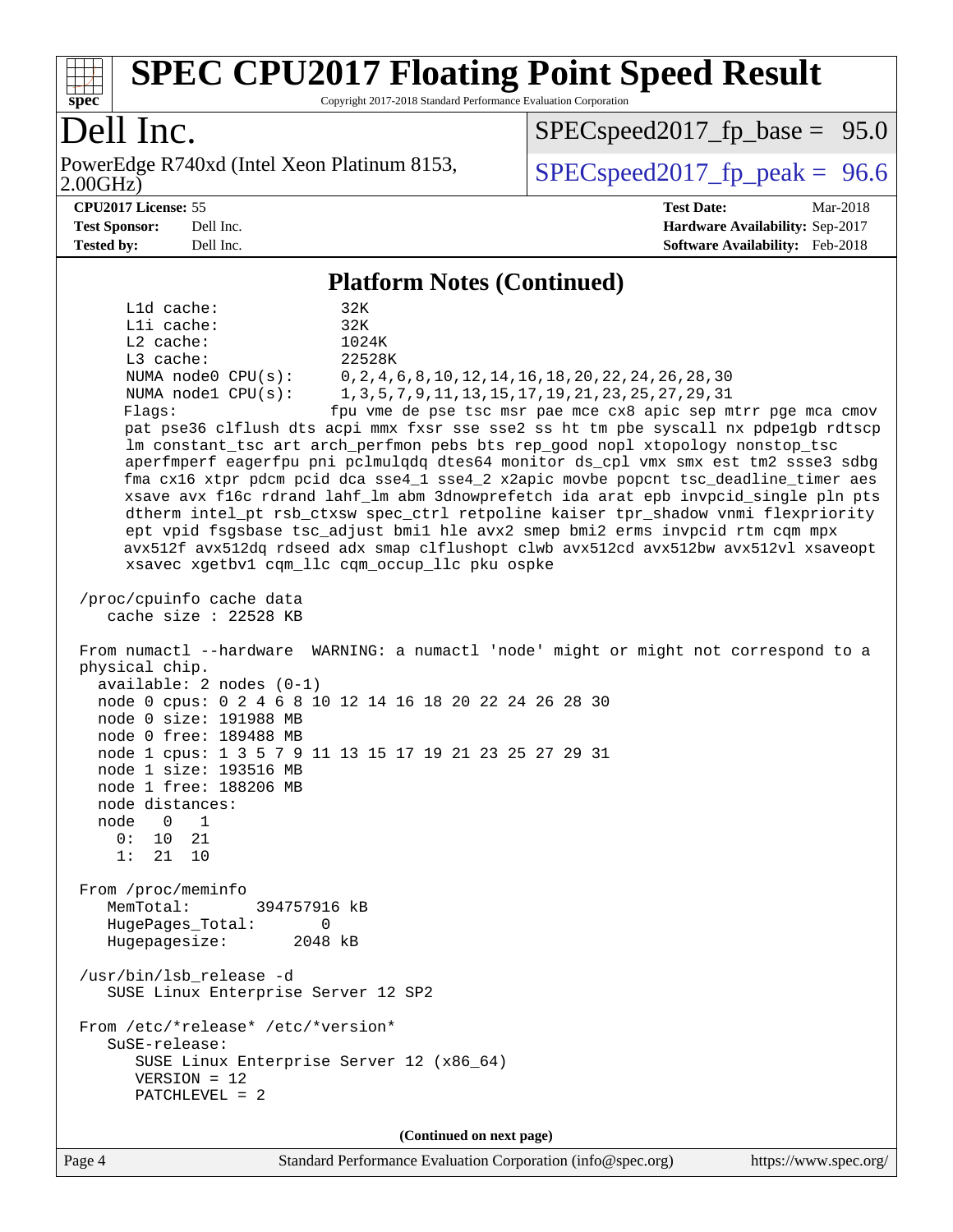

Copyright 2017-2018 Standard Performance Evaluation Corporation

#### Dell Inc.

2.00GHz) PowerEdge R740xd (Intel Xeon Platinum 8153,  $\vert$  [SPECspeed2017\\_fp\\_peak =](http://www.spec.org/auto/cpu2017/Docs/result-fields.html#SPECspeed2017fppeak) 96.6

 $SPECspeed2017_fp\_base = 95.0$ 

**[Test Sponsor:](http://www.spec.org/auto/cpu2017/Docs/result-fields.html#TestSponsor)** Dell Inc. **[Hardware Availability:](http://www.spec.org/auto/cpu2017/Docs/result-fields.html#HardwareAvailability)** Sep-2017 **[Tested by:](http://www.spec.org/auto/cpu2017/Docs/result-fields.html#Testedby)** Dell Inc. **[Software Availability:](http://www.spec.org/auto/cpu2017/Docs/result-fields.html#SoftwareAvailability)** Feb-2018

**[CPU2017 License:](http://www.spec.org/auto/cpu2017/Docs/result-fields.html#CPU2017License)** 55 **[Test Date:](http://www.spec.org/auto/cpu2017/Docs/result-fields.html#TestDate)** Mar-2018

#### **[Platform Notes \(Continued\)](http://www.spec.org/auto/cpu2017/Docs/result-fields.html#PlatformNotes)**

 # This file is deprecated and will be removed in a future service pack or release. # Please check /etc/os-release for details about this release. os-release: NAME="SLES" VERSION="12-SP2" VERSION\_ID="12.2" PRETTY\_NAME="SUSE Linux Enterprise Server 12 SP2" ID="sles" ANSI\_COLOR="0;32" CPE\_NAME="cpe:/o:suse:sles:12:sp2" uname -a: Linux linux-bgfp 4.4.114-94.11-default #1 SMP Thu Feb 1 19:28:26 UTC 2018 (4309ff9) x86\_64 x86\_64 x86\_64 GNU/Linux run-level 3 Mar 15 11:28 SPEC is set to: /home/cpu2017rev5/cpu2017 Filesystem Type Size Used Avail Use% Mounted on /dev/sda4 xfs 405G 59G 347G 15% /home Additional information from dmidecode follows. WARNING: Use caution when you interpret this section. The 'dmidecode' program reads system data which is "intended to allow hardware to be accurately determined", but the intent may not be met, as there are frequent changes to hardware, firmware, and the "DMTF SMBIOS" standard. BIOS Dell Inc. 1.3.7 02/08/2018 Memory: 22x 00AD00B300AD HMA82GR7AFR8N-VK 16 GB 2 rank 2666 2x 00CE063200CE M393A2K43BB1-CTD 16 GB 2 rank 2666

(End of data from sysinfo program)

#### **[Compiler Version Notes](http://www.spec.org/auto/cpu2017/Docs/result-fields.html#CompilerVersionNotes)**

| CC 619.1bm_s(base) 638.imagick_s(base, peak) 644.nab_s(base, peak)                           |  |  |  |  |
|----------------------------------------------------------------------------------------------|--|--|--|--|
| icc (ICC) 18.0.0 20170811<br>Copyright (C) 1985-2017 Intel Corporation. All rights reserved. |  |  |  |  |
| $CC$ 619.1bm $s$ (peak)                                                                      |  |  |  |  |
| icc (ICC) 18.0.0 20170811<br>Copyright (C) 1985-2017 Intel Corporation. All rights reserved. |  |  |  |  |
| (Continued on next page)                                                                     |  |  |  |  |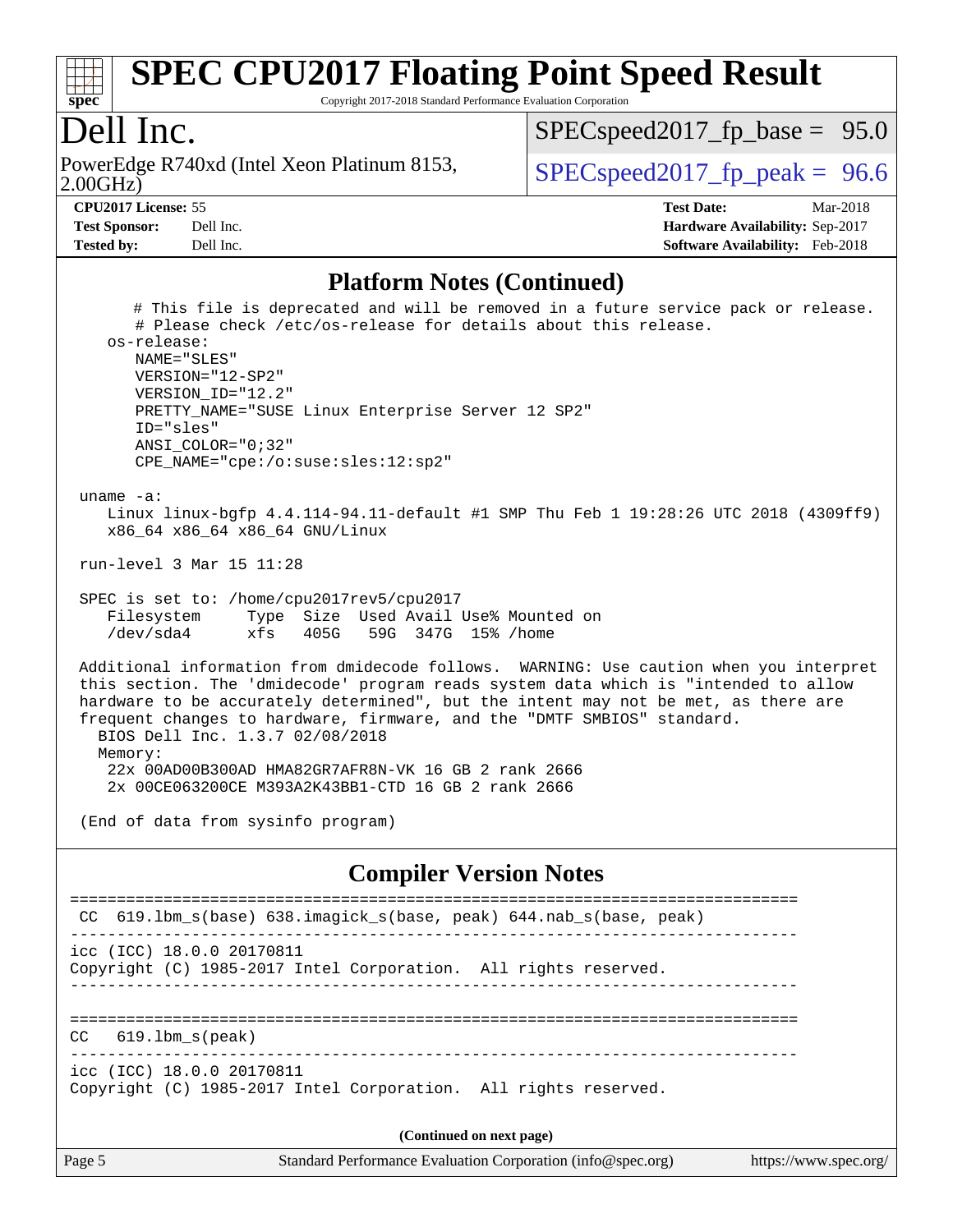|          | SPEC CPU2017 Floating Point Speed Result                        |  |
|----------|-----------------------------------------------------------------|--|
| $spec^*$ | Copyright 2017-2018 Standard Performance Evaluation Corporation |  |
|          |                                                                 |  |

## Dell Inc.

2.00GHz) PowerEdge R740xd (Intel Xeon Platinum 8153,  $\big|$  [SPECspeed2017\\_fp\\_peak =](http://www.spec.org/auto/cpu2017/Docs/result-fields.html#SPECspeed2017fppeak) 96.6

[SPECspeed2017\\_fp\\_base =](http://www.spec.org/auto/cpu2017/Docs/result-fields.html#SPECspeed2017fpbase) 95.0

**[CPU2017 License:](http://www.spec.org/auto/cpu2017/Docs/result-fields.html#CPU2017License)** 55 **[Test Date:](http://www.spec.org/auto/cpu2017/Docs/result-fields.html#TestDate)** Mar-2018 **[Test Sponsor:](http://www.spec.org/auto/cpu2017/Docs/result-fields.html#TestSponsor)** Dell Inc. **[Hardware Availability:](http://www.spec.org/auto/cpu2017/Docs/result-fields.html#HardwareAvailability)** Sep-2017 **[Tested by:](http://www.spec.org/auto/cpu2017/Docs/result-fields.html#Testedby)** Dell Inc. **[Software Availability:](http://www.spec.org/auto/cpu2017/Docs/result-fields.html#SoftwareAvailability)** Feb-2018

#### **[Compiler Version Notes \(Continued\)](http://www.spec.org/auto/cpu2017/Docs/result-fields.html#CompilerVersionNotes)**

| FC<br>607.cactuBSSN s(base)                                                                                                                                                                                                    |                          |
|--------------------------------------------------------------------------------------------------------------------------------------------------------------------------------------------------------------------------------|--------------------------|
| icpc (ICC) 18.0.0 20170811<br>Copyright (C) 1985-2017 Intel Corporation. All rights reserved.<br>icc (ICC) 18.0.0 20170811<br>Copyright (C) 1985-2017 Intel Corporation. All rights reserved.<br>ifort (IFORT) 18.0.0 20170811 |                          |
| Copyright (C) 1985-2017 Intel Corporation. All rights reserved.                                                                                                                                                                |                          |
| FC 607.cactuBSSN_s(peak)                                                                                                                                                                                                       |                          |
| icpc (ICC) 18.0.0 20170811<br>Copyright (C) 1985-2017 Intel Corporation. All rights reserved.<br>icc (ICC) 18.0.0 20170811                                                                                                     |                          |
| Copyright (C) 1985-2017 Intel Corporation. All rights reserved.<br>ifort (IFORT) 18.0.0 20170811                                                                                                                               |                          |
| Copyright (C) 1985-2017 Intel Corporation. All rights reserved.                                                                                                                                                                |                          |
| FC 603.bwaves_s(base) 649.fotonik3d_s(base) 654.roms_s(base)<br>ifort (IFORT) 18.0.0 20170811                                                                                                                                  |                          |
| Copyright (C) 1985-2017 Intel Corporation. All rights reserved.                                                                                                                                                                |                          |
| 603.bwaves_s(peak) 649.fotonik3d_s(peak) 654.roms_s(peak)<br>FC.                                                                                                                                                               |                          |
| ifort (IFORT) 18.0.0 20170811<br>Copyright (C) 1985-2017 Intel Corporation. All rights reserved.                                                                                                                               |                          |
| $621.wrf_s(base)$ $627.cam4_s(base, peak)$ $628.pop2_s(base)$<br>CC.                                                                                                                                                           |                          |
| ifort (IFORT) 18.0.0 20170811<br>Copyright (C) 1985-2017 Intel Corporation. All rights reserved.<br>icc (ICC) 18.0.0 20170811                                                                                                  |                          |
| Copyright (C) 1985-2017 Intel Corporation. All rights reserved.                                                                                                                                                                |                          |
|                                                                                                                                                                                                                                | (Continued on next page) |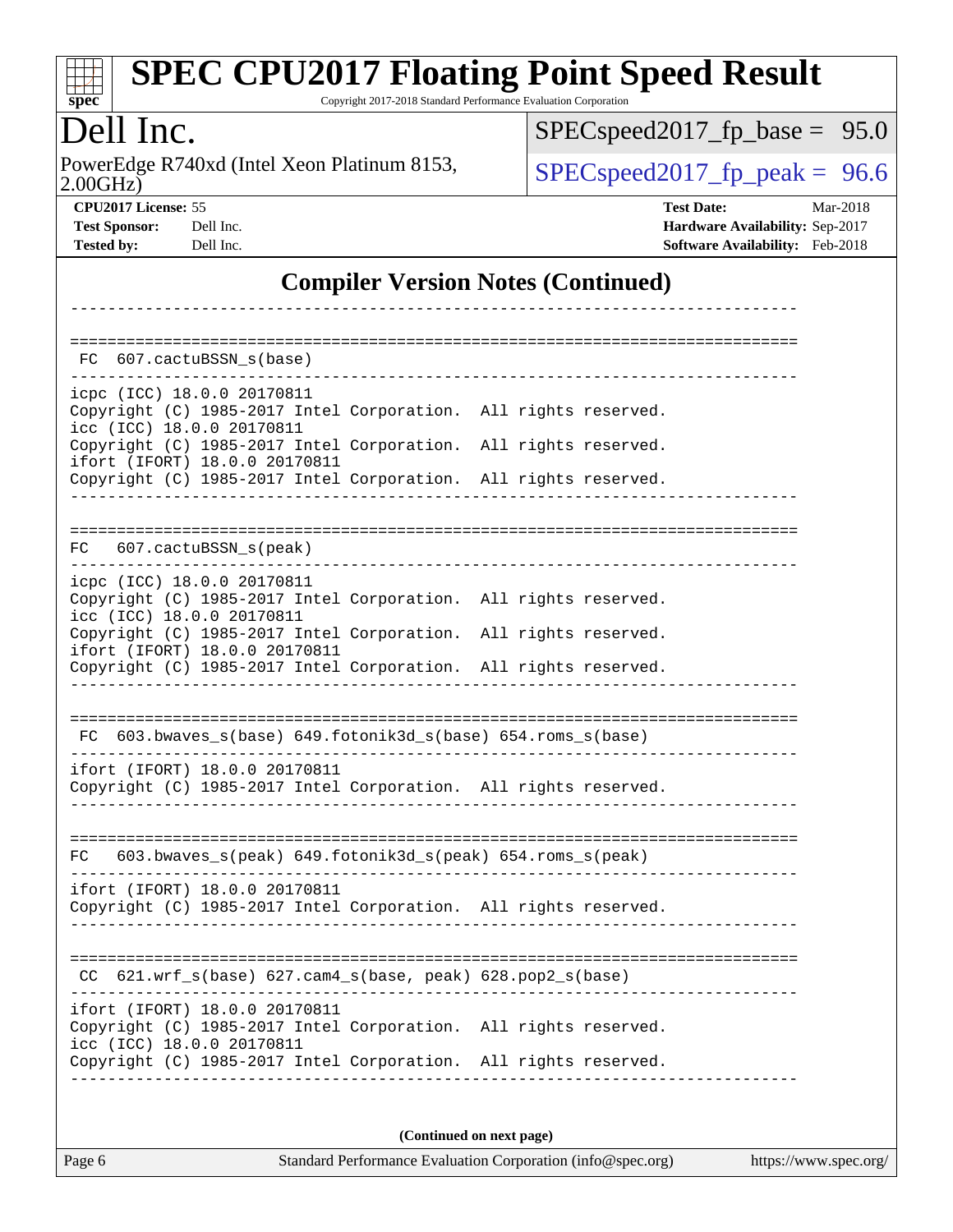

Copyright 2017-2018 Standard Performance Evaluation Corporation

## Dell Inc.

PowerEdge R740xd (Intel Xeon Platinum 8153,  $\vert$  [SPECspeed2017\\_fp\\_peak =](http://www.spec.org/auto/cpu2017/Docs/result-fields.html#SPECspeed2017fppeak) 96.6

 $SPECspeed2017_fp\_base = 95.0$ 

2.00GHz)

**[CPU2017 License:](http://www.spec.org/auto/cpu2017/Docs/result-fields.html#CPU2017License)** 55 **[Test Date:](http://www.spec.org/auto/cpu2017/Docs/result-fields.html#TestDate)** Mar-2018

**[Test Sponsor:](http://www.spec.org/auto/cpu2017/Docs/result-fields.html#TestSponsor)** Dell Inc. **[Hardware Availability:](http://www.spec.org/auto/cpu2017/Docs/result-fields.html#HardwareAvailability)** Sep-2017 **[Tested by:](http://www.spec.org/auto/cpu2017/Docs/result-fields.html#Testedby)** Dell Inc. **[Software Availability:](http://www.spec.org/auto/cpu2017/Docs/result-fields.html#SoftwareAvailability)** Feb-2018

#### **[Compiler Version Notes \(Continued\)](http://www.spec.org/auto/cpu2017/Docs/result-fields.html#CompilerVersionNotes)**

============================================================================== CC 621.wrf\_s(peak) 628.pop2\_s(peak) ----------------------------------------------------------------------------- ifort (IFORT) 18.0.0 20170811 Copyright (C) 1985-2017 Intel Corporation. All rights reserved. icc (ICC) 18.0.0 20170811 Copyright (C) 1985-2017 Intel Corporation. All rights reserved. ------------------------------------------------------------------------------

#### **[Base Compiler Invocation](http://www.spec.org/auto/cpu2017/Docs/result-fields.html#BaseCompilerInvocation)**

[C benchmarks](http://www.spec.org/auto/cpu2017/Docs/result-fields.html#Cbenchmarks):  $i$ cc

[Fortran benchmarks](http://www.spec.org/auto/cpu2017/Docs/result-fields.html#Fortranbenchmarks): [ifort](http://www.spec.org/cpu2017/results/res2018q2/cpu2017-20180416-04976.flags.html#user_FCbase_intel_ifort_18.0_8111460550e3ca792625aed983ce982f94888b8b503583aa7ba2b8303487b4d8a21a13e7191a45c5fd58ff318f48f9492884d4413fa793fd88dd292cad7027ca)

[Benchmarks using both Fortran and C](http://www.spec.org/auto/cpu2017/Docs/result-fields.html#BenchmarksusingbothFortranandC): [ifort](http://www.spec.org/cpu2017/results/res2018q2/cpu2017-20180416-04976.flags.html#user_CC_FCbase_intel_ifort_18.0_8111460550e3ca792625aed983ce982f94888b8b503583aa7ba2b8303487b4d8a21a13e7191a45c5fd58ff318f48f9492884d4413fa793fd88dd292cad7027ca) [icc](http://www.spec.org/cpu2017/results/res2018q2/cpu2017-20180416-04976.flags.html#user_CC_FCbase_intel_icc_18.0_66fc1ee009f7361af1fbd72ca7dcefbb700085f36577c54f309893dd4ec40d12360134090235512931783d35fd58c0460139e722d5067c5574d8eaf2b3e37e92)

[Benchmarks using Fortran, C, and C++:](http://www.spec.org/auto/cpu2017/Docs/result-fields.html#BenchmarksusingFortranCandCXX) [icpc](http://www.spec.org/cpu2017/results/res2018q2/cpu2017-20180416-04976.flags.html#user_CC_CXX_FCbase_intel_icpc_18.0_c510b6838c7f56d33e37e94d029a35b4a7bccf4766a728ee175e80a419847e808290a9b78be685c44ab727ea267ec2f070ec5dc83b407c0218cded6866a35d07) [icc](http://www.spec.org/cpu2017/results/res2018q2/cpu2017-20180416-04976.flags.html#user_CC_CXX_FCbase_intel_icc_18.0_66fc1ee009f7361af1fbd72ca7dcefbb700085f36577c54f309893dd4ec40d12360134090235512931783d35fd58c0460139e722d5067c5574d8eaf2b3e37e92) [ifort](http://www.spec.org/cpu2017/results/res2018q2/cpu2017-20180416-04976.flags.html#user_CC_CXX_FCbase_intel_ifort_18.0_8111460550e3ca792625aed983ce982f94888b8b503583aa7ba2b8303487b4d8a21a13e7191a45c5fd58ff318f48f9492884d4413fa793fd88dd292cad7027ca)

#### **[Base Portability Flags](http://www.spec.org/auto/cpu2017/Docs/result-fields.html#BasePortabilityFlags)**

 603.bwaves\_s: [-DSPEC\\_LP64](http://www.spec.org/cpu2017/results/res2018q2/cpu2017-20180416-04976.flags.html#suite_basePORTABILITY603_bwaves_s_DSPEC_LP64) 607.cactuBSSN\_s: [-DSPEC\\_LP64](http://www.spec.org/cpu2017/results/res2018q2/cpu2017-20180416-04976.flags.html#suite_basePORTABILITY607_cactuBSSN_s_DSPEC_LP64) 619.lbm\_s: [-DSPEC\\_LP64](http://www.spec.org/cpu2017/results/res2018q2/cpu2017-20180416-04976.flags.html#suite_basePORTABILITY619_lbm_s_DSPEC_LP64) 621.wrf\_s: [-DSPEC\\_LP64](http://www.spec.org/cpu2017/results/res2018q2/cpu2017-20180416-04976.flags.html#suite_basePORTABILITY621_wrf_s_DSPEC_LP64) [-DSPEC\\_CASE\\_FLAG](http://www.spec.org/cpu2017/results/res2018q2/cpu2017-20180416-04976.flags.html#b621.wrf_s_baseCPORTABILITY_DSPEC_CASE_FLAG) [-convert big\\_endian](http://www.spec.org/cpu2017/results/res2018q2/cpu2017-20180416-04976.flags.html#user_baseFPORTABILITY621_wrf_s_convert_big_endian_c3194028bc08c63ac5d04de18c48ce6d347e4e562e8892b8bdbdc0214820426deb8554edfa529a3fb25a586e65a3d812c835984020483e7e73212c4d31a38223) 627.cam4\_s: [-DSPEC\\_LP64](http://www.spec.org/cpu2017/results/res2018q2/cpu2017-20180416-04976.flags.html#suite_basePORTABILITY627_cam4_s_DSPEC_LP64) [-DSPEC\\_CASE\\_FLAG](http://www.spec.org/cpu2017/results/res2018q2/cpu2017-20180416-04976.flags.html#b627.cam4_s_baseCPORTABILITY_DSPEC_CASE_FLAG) 628.pop2\_s: [-DSPEC\\_LP64](http://www.spec.org/cpu2017/results/res2018q2/cpu2017-20180416-04976.flags.html#suite_basePORTABILITY628_pop2_s_DSPEC_LP64) [-DSPEC\\_CASE\\_FLAG](http://www.spec.org/cpu2017/results/res2018q2/cpu2017-20180416-04976.flags.html#b628.pop2_s_baseCPORTABILITY_DSPEC_CASE_FLAG) [-convert big\\_endian](http://www.spec.org/cpu2017/results/res2018q2/cpu2017-20180416-04976.flags.html#user_baseFPORTABILITY628_pop2_s_convert_big_endian_c3194028bc08c63ac5d04de18c48ce6d347e4e562e8892b8bdbdc0214820426deb8554edfa529a3fb25a586e65a3d812c835984020483e7e73212c4d31a38223) [-assume byterecl](http://www.spec.org/cpu2017/results/res2018q2/cpu2017-20180416-04976.flags.html#user_baseFPORTABILITY628_pop2_s_assume_byterecl_7e47d18b9513cf18525430bbf0f2177aa9bf368bc7a059c09b2c06a34b53bd3447c950d3f8d6c70e3faf3a05c8557d66a5798b567902e8849adc142926523472) 638.imagick\_s: [-DSPEC\\_LP64](http://www.spec.org/cpu2017/results/res2018q2/cpu2017-20180416-04976.flags.html#suite_basePORTABILITY638_imagick_s_DSPEC_LP64) 644.nab\_s: [-DSPEC\\_LP64](http://www.spec.org/cpu2017/results/res2018q2/cpu2017-20180416-04976.flags.html#suite_basePORTABILITY644_nab_s_DSPEC_LP64) 649.fotonik3d\_s: [-DSPEC\\_LP64](http://www.spec.org/cpu2017/results/res2018q2/cpu2017-20180416-04976.flags.html#suite_basePORTABILITY649_fotonik3d_s_DSPEC_LP64) 654.roms\_s: [-DSPEC\\_LP64](http://www.spec.org/cpu2017/results/res2018q2/cpu2017-20180416-04976.flags.html#suite_basePORTABILITY654_roms_s_DSPEC_LP64)

#### **[Base Optimization Flags](http://www.spec.org/auto/cpu2017/Docs/result-fields.html#BaseOptimizationFlags)**

[C benchmarks](http://www.spec.org/auto/cpu2017/Docs/result-fields.html#Cbenchmarks):

[-xCORE-AVX512](http://www.spec.org/cpu2017/results/res2018q2/cpu2017-20180416-04976.flags.html#user_CCbase_f-xCORE-AVX512) [-ipo](http://www.spec.org/cpu2017/results/res2018q2/cpu2017-20180416-04976.flags.html#user_CCbase_f-ipo) [-O3](http://www.spec.org/cpu2017/results/res2018q2/cpu2017-20180416-04976.flags.html#user_CCbase_f-O3) [-no-prec-div](http://www.spec.org/cpu2017/results/res2018q2/cpu2017-20180416-04976.flags.html#user_CCbase_f-no-prec-div) [-qopt-prefetch](http://www.spec.org/cpu2017/results/res2018q2/cpu2017-20180416-04976.flags.html#user_CCbase_f-qopt-prefetch)

**(Continued on next page)**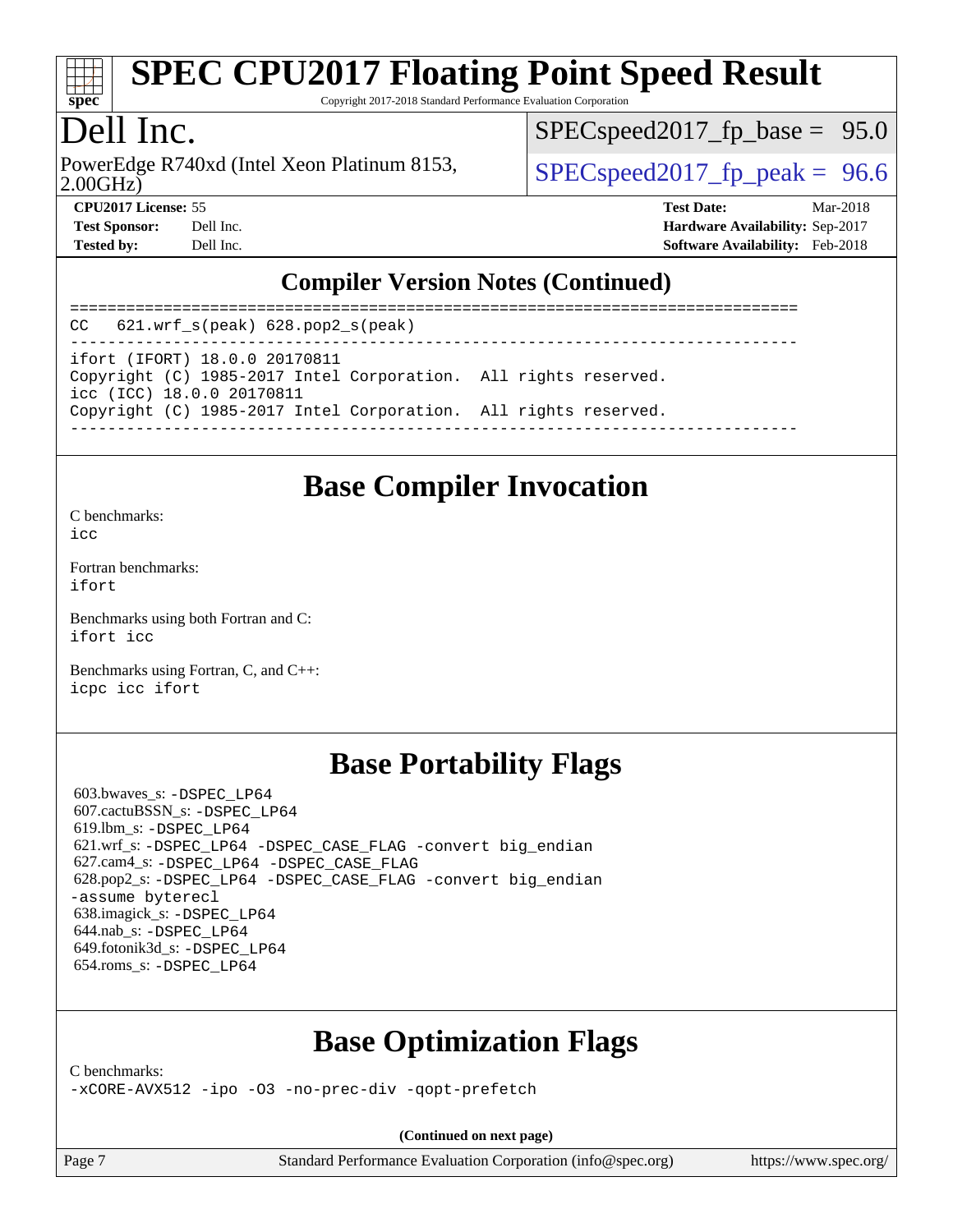

Copyright 2017-2018 Standard Performance Evaluation Corporation

## Dell Inc.

PowerEdge R740xd (Intel Xeon Platinum 8153,  $\vert$  [SPECspeed2017\\_fp\\_peak =](http://www.spec.org/auto/cpu2017/Docs/result-fields.html#SPECspeed2017fppeak) 96.6

 $SPECspeed2017_fp\_base = 95.0$ 

2.00GHz)

**[CPU2017 License:](http://www.spec.org/auto/cpu2017/Docs/result-fields.html#CPU2017License)** 55 **[Test Date:](http://www.spec.org/auto/cpu2017/Docs/result-fields.html#TestDate)** Mar-2018 **[Test Sponsor:](http://www.spec.org/auto/cpu2017/Docs/result-fields.html#TestSponsor)** Dell Inc. **[Hardware Availability:](http://www.spec.org/auto/cpu2017/Docs/result-fields.html#HardwareAvailability)** Sep-2017 **[Tested by:](http://www.spec.org/auto/cpu2017/Docs/result-fields.html#Testedby)** Dell Inc. **[Software Availability:](http://www.spec.org/auto/cpu2017/Docs/result-fields.html#SoftwareAvailability)** Feb-2018

## **[Base Optimization Flags \(Continued\)](http://www.spec.org/auto/cpu2017/Docs/result-fields.html#BaseOptimizationFlags)**

[C benchmarks](http://www.spec.org/auto/cpu2017/Docs/result-fields.html#Cbenchmarks) (continued):

[-ffinite-math-only](http://www.spec.org/cpu2017/results/res2018q2/cpu2017-20180416-04976.flags.html#user_CCbase_f_finite_math_only_cb91587bd2077682c4b38af759c288ed7c732db004271a9512da14a4f8007909a5f1427ecbf1a0fb78ff2a814402c6114ac565ca162485bbcae155b5e4258871) [-qopt-mem-layout-trans=3](http://www.spec.org/cpu2017/results/res2018q2/cpu2017-20180416-04976.flags.html#user_CCbase_f-qopt-mem-layout-trans_de80db37974c74b1f0e20d883f0b675c88c3b01e9d123adea9b28688d64333345fb62bc4a798493513fdb68f60282f9a726aa07f478b2f7113531aecce732043) [-qopenmp](http://www.spec.org/cpu2017/results/res2018q2/cpu2017-20180416-04976.flags.html#user_CCbase_qopenmp_16be0c44f24f464004c6784a7acb94aca937f053568ce72f94b139a11c7c168634a55f6653758ddd83bcf7b8463e8028bb0b48b77bcddc6b78d5d95bb1df2967) [-DSPEC\\_OPENMP](http://www.spec.org/cpu2017/results/res2018q2/cpu2017-20180416-04976.flags.html#suite_CCbase_DSPEC_OPENMP) [Fortran benchmarks](http://www.spec.org/auto/cpu2017/Docs/result-fields.html#Fortranbenchmarks): [-DSPEC\\_OPENMP](http://www.spec.org/cpu2017/results/res2018q2/cpu2017-20180416-04976.flags.html#suite_FCbase_DSPEC_OPENMP) [-xCORE-AVX512](http://www.spec.org/cpu2017/results/res2018q2/cpu2017-20180416-04976.flags.html#user_FCbase_f-xCORE-AVX512) [-ipo](http://www.spec.org/cpu2017/results/res2018q2/cpu2017-20180416-04976.flags.html#user_FCbase_f-ipo) [-O3](http://www.spec.org/cpu2017/results/res2018q2/cpu2017-20180416-04976.flags.html#user_FCbase_f-O3) [-no-prec-div](http://www.spec.org/cpu2017/results/res2018q2/cpu2017-20180416-04976.flags.html#user_FCbase_f-no-prec-div) [-qopt-prefetch](http://www.spec.org/cpu2017/results/res2018q2/cpu2017-20180416-04976.flags.html#user_FCbase_f-qopt-prefetch) [-ffinite-math-only](http://www.spec.org/cpu2017/results/res2018q2/cpu2017-20180416-04976.flags.html#user_FCbase_f_finite_math_only_cb91587bd2077682c4b38af759c288ed7c732db004271a9512da14a4f8007909a5f1427ecbf1a0fb78ff2a814402c6114ac565ca162485bbcae155b5e4258871) [-qopt-mem-layout-trans=3](http://www.spec.org/cpu2017/results/res2018q2/cpu2017-20180416-04976.flags.html#user_FCbase_f-qopt-mem-layout-trans_de80db37974c74b1f0e20d883f0b675c88c3b01e9d123adea9b28688d64333345fb62bc4a798493513fdb68f60282f9a726aa07f478b2f7113531aecce732043) [-qopenmp](http://www.spec.org/cpu2017/results/res2018q2/cpu2017-20180416-04976.flags.html#user_FCbase_qopenmp_16be0c44f24f464004c6784a7acb94aca937f053568ce72f94b139a11c7c168634a55f6653758ddd83bcf7b8463e8028bb0b48b77bcddc6b78d5d95bb1df2967) [-nostandard-realloc-lhs](http://www.spec.org/cpu2017/results/res2018q2/cpu2017-20180416-04976.flags.html#user_FCbase_f_2003_std_realloc_82b4557e90729c0f113870c07e44d33d6f5a304b4f63d4c15d2d0f1fab99f5daaed73bdb9275d9ae411527f28b936061aa8b9c8f2d63842963b95c9dd6426b8a) [-align array32byte](http://www.spec.org/cpu2017/results/res2018q2/cpu2017-20180416-04976.flags.html#user_FCbase_align_array32byte_b982fe038af199962ba9a80c053b8342c548c85b40b8e86eb3cc33dee0d7986a4af373ac2d51c3f7cf710a18d62fdce2948f201cd044323541f22fc0fffc51b6)

[Benchmarks using both Fortran and C](http://www.spec.org/auto/cpu2017/Docs/result-fields.html#BenchmarksusingbothFortranandC):

[-xCORE-AVX512](http://www.spec.org/cpu2017/results/res2018q2/cpu2017-20180416-04976.flags.html#user_CC_FCbase_f-xCORE-AVX512) [-ipo](http://www.spec.org/cpu2017/results/res2018q2/cpu2017-20180416-04976.flags.html#user_CC_FCbase_f-ipo) [-O3](http://www.spec.org/cpu2017/results/res2018q2/cpu2017-20180416-04976.flags.html#user_CC_FCbase_f-O3) [-no-prec-div](http://www.spec.org/cpu2017/results/res2018q2/cpu2017-20180416-04976.flags.html#user_CC_FCbase_f-no-prec-div) [-qopt-prefetch](http://www.spec.org/cpu2017/results/res2018q2/cpu2017-20180416-04976.flags.html#user_CC_FCbase_f-qopt-prefetch) [-ffinite-math-only](http://www.spec.org/cpu2017/results/res2018q2/cpu2017-20180416-04976.flags.html#user_CC_FCbase_f_finite_math_only_cb91587bd2077682c4b38af759c288ed7c732db004271a9512da14a4f8007909a5f1427ecbf1a0fb78ff2a814402c6114ac565ca162485bbcae155b5e4258871) [-qopt-mem-layout-trans=3](http://www.spec.org/cpu2017/results/res2018q2/cpu2017-20180416-04976.flags.html#user_CC_FCbase_f-qopt-mem-layout-trans_de80db37974c74b1f0e20d883f0b675c88c3b01e9d123adea9b28688d64333345fb62bc4a798493513fdb68f60282f9a726aa07f478b2f7113531aecce732043) [-qopenmp](http://www.spec.org/cpu2017/results/res2018q2/cpu2017-20180416-04976.flags.html#user_CC_FCbase_qopenmp_16be0c44f24f464004c6784a7acb94aca937f053568ce72f94b139a11c7c168634a55f6653758ddd83bcf7b8463e8028bb0b48b77bcddc6b78d5d95bb1df2967) [-DSPEC\\_OPENMP](http://www.spec.org/cpu2017/results/res2018q2/cpu2017-20180416-04976.flags.html#suite_CC_FCbase_DSPEC_OPENMP) [-nostandard-realloc-lhs](http://www.spec.org/cpu2017/results/res2018q2/cpu2017-20180416-04976.flags.html#user_CC_FCbase_f_2003_std_realloc_82b4557e90729c0f113870c07e44d33d6f5a304b4f63d4c15d2d0f1fab99f5daaed73bdb9275d9ae411527f28b936061aa8b9c8f2d63842963b95c9dd6426b8a) [-align array32byte](http://www.spec.org/cpu2017/results/res2018q2/cpu2017-20180416-04976.flags.html#user_CC_FCbase_align_array32byte_b982fe038af199962ba9a80c053b8342c548c85b40b8e86eb3cc33dee0d7986a4af373ac2d51c3f7cf710a18d62fdce2948f201cd044323541f22fc0fffc51b6)

[Benchmarks using Fortran, C, and C++:](http://www.spec.org/auto/cpu2017/Docs/result-fields.html#BenchmarksusingFortranCandCXX)

[-xCORE-AVX512](http://www.spec.org/cpu2017/results/res2018q2/cpu2017-20180416-04976.flags.html#user_CC_CXX_FCbase_f-xCORE-AVX512) [-ipo](http://www.spec.org/cpu2017/results/res2018q2/cpu2017-20180416-04976.flags.html#user_CC_CXX_FCbase_f-ipo) [-O3](http://www.spec.org/cpu2017/results/res2018q2/cpu2017-20180416-04976.flags.html#user_CC_CXX_FCbase_f-O3) [-no-prec-div](http://www.spec.org/cpu2017/results/res2018q2/cpu2017-20180416-04976.flags.html#user_CC_CXX_FCbase_f-no-prec-div) [-qopt-prefetch](http://www.spec.org/cpu2017/results/res2018q2/cpu2017-20180416-04976.flags.html#user_CC_CXX_FCbase_f-qopt-prefetch) [-ffinite-math-only](http://www.spec.org/cpu2017/results/res2018q2/cpu2017-20180416-04976.flags.html#user_CC_CXX_FCbase_f_finite_math_only_cb91587bd2077682c4b38af759c288ed7c732db004271a9512da14a4f8007909a5f1427ecbf1a0fb78ff2a814402c6114ac565ca162485bbcae155b5e4258871) [-qopt-mem-layout-trans=3](http://www.spec.org/cpu2017/results/res2018q2/cpu2017-20180416-04976.flags.html#user_CC_CXX_FCbase_f-qopt-mem-layout-trans_de80db37974c74b1f0e20d883f0b675c88c3b01e9d123adea9b28688d64333345fb62bc4a798493513fdb68f60282f9a726aa07f478b2f7113531aecce732043) [-qopenmp](http://www.spec.org/cpu2017/results/res2018q2/cpu2017-20180416-04976.flags.html#user_CC_CXX_FCbase_qopenmp_16be0c44f24f464004c6784a7acb94aca937f053568ce72f94b139a11c7c168634a55f6653758ddd83bcf7b8463e8028bb0b48b77bcddc6b78d5d95bb1df2967) [-DSPEC\\_OPENMP](http://www.spec.org/cpu2017/results/res2018q2/cpu2017-20180416-04976.flags.html#suite_CC_CXX_FCbase_DSPEC_OPENMP) [-nostandard-realloc-lhs](http://www.spec.org/cpu2017/results/res2018q2/cpu2017-20180416-04976.flags.html#user_CC_CXX_FCbase_f_2003_std_realloc_82b4557e90729c0f113870c07e44d33d6f5a304b4f63d4c15d2d0f1fab99f5daaed73bdb9275d9ae411527f28b936061aa8b9c8f2d63842963b95c9dd6426b8a) [-align array32byte](http://www.spec.org/cpu2017/results/res2018q2/cpu2017-20180416-04976.flags.html#user_CC_CXX_FCbase_align_array32byte_b982fe038af199962ba9a80c053b8342c548c85b40b8e86eb3cc33dee0d7986a4af373ac2d51c3f7cf710a18d62fdce2948f201cd044323541f22fc0fffc51b6)

#### **[Base Other Flags](http://www.spec.org/auto/cpu2017/Docs/result-fields.html#BaseOtherFlags)**

[C benchmarks](http://www.spec.org/auto/cpu2017/Docs/result-fields.html#Cbenchmarks):  $-m64 - std = c11$  $-m64 - std = c11$ 

[Fortran benchmarks](http://www.spec.org/auto/cpu2017/Docs/result-fields.html#Fortranbenchmarks): [-m64](http://www.spec.org/cpu2017/results/res2018q2/cpu2017-20180416-04976.flags.html#user_FCbase_intel_intel64_18.0_af43caccfc8ded86e7699f2159af6efc7655f51387b94da716254467f3c01020a5059329e2569e4053f409e7c9202a7efc638f7a6d1ffb3f52dea4a3e31d82ab)

[Benchmarks using both Fortran and C](http://www.spec.org/auto/cpu2017/Docs/result-fields.html#BenchmarksusingbothFortranandC):  $-m64 - std = c11$  $-m64 - std = c11$ 

[Benchmarks using Fortran, C, and C++:](http://www.spec.org/auto/cpu2017/Docs/result-fields.html#BenchmarksusingFortranCandCXX)  $-m64 - std = c11$  $-m64 - std = c11$ 

## **[Peak Compiler Invocation](http://www.spec.org/auto/cpu2017/Docs/result-fields.html#PeakCompilerInvocation)**

[C benchmarks](http://www.spec.org/auto/cpu2017/Docs/result-fields.html#Cbenchmarks): [icc](http://www.spec.org/cpu2017/results/res2018q2/cpu2017-20180416-04976.flags.html#user_CCpeak_intel_icc_18.0_66fc1ee009f7361af1fbd72ca7dcefbb700085f36577c54f309893dd4ec40d12360134090235512931783d35fd58c0460139e722d5067c5574d8eaf2b3e37e92)

[Fortran benchmarks](http://www.spec.org/auto/cpu2017/Docs/result-fields.html#Fortranbenchmarks): [ifort](http://www.spec.org/cpu2017/results/res2018q2/cpu2017-20180416-04976.flags.html#user_FCpeak_intel_ifort_18.0_8111460550e3ca792625aed983ce982f94888b8b503583aa7ba2b8303487b4d8a21a13e7191a45c5fd58ff318f48f9492884d4413fa793fd88dd292cad7027ca)

[Benchmarks using both Fortran and C](http://www.spec.org/auto/cpu2017/Docs/result-fields.html#BenchmarksusingbothFortranandC): [ifort](http://www.spec.org/cpu2017/results/res2018q2/cpu2017-20180416-04976.flags.html#user_CC_FCpeak_intel_ifort_18.0_8111460550e3ca792625aed983ce982f94888b8b503583aa7ba2b8303487b4d8a21a13e7191a45c5fd58ff318f48f9492884d4413fa793fd88dd292cad7027ca) [icc](http://www.spec.org/cpu2017/results/res2018q2/cpu2017-20180416-04976.flags.html#user_CC_FCpeak_intel_icc_18.0_66fc1ee009f7361af1fbd72ca7dcefbb700085f36577c54f309893dd4ec40d12360134090235512931783d35fd58c0460139e722d5067c5574d8eaf2b3e37e92)

**(Continued on next page)**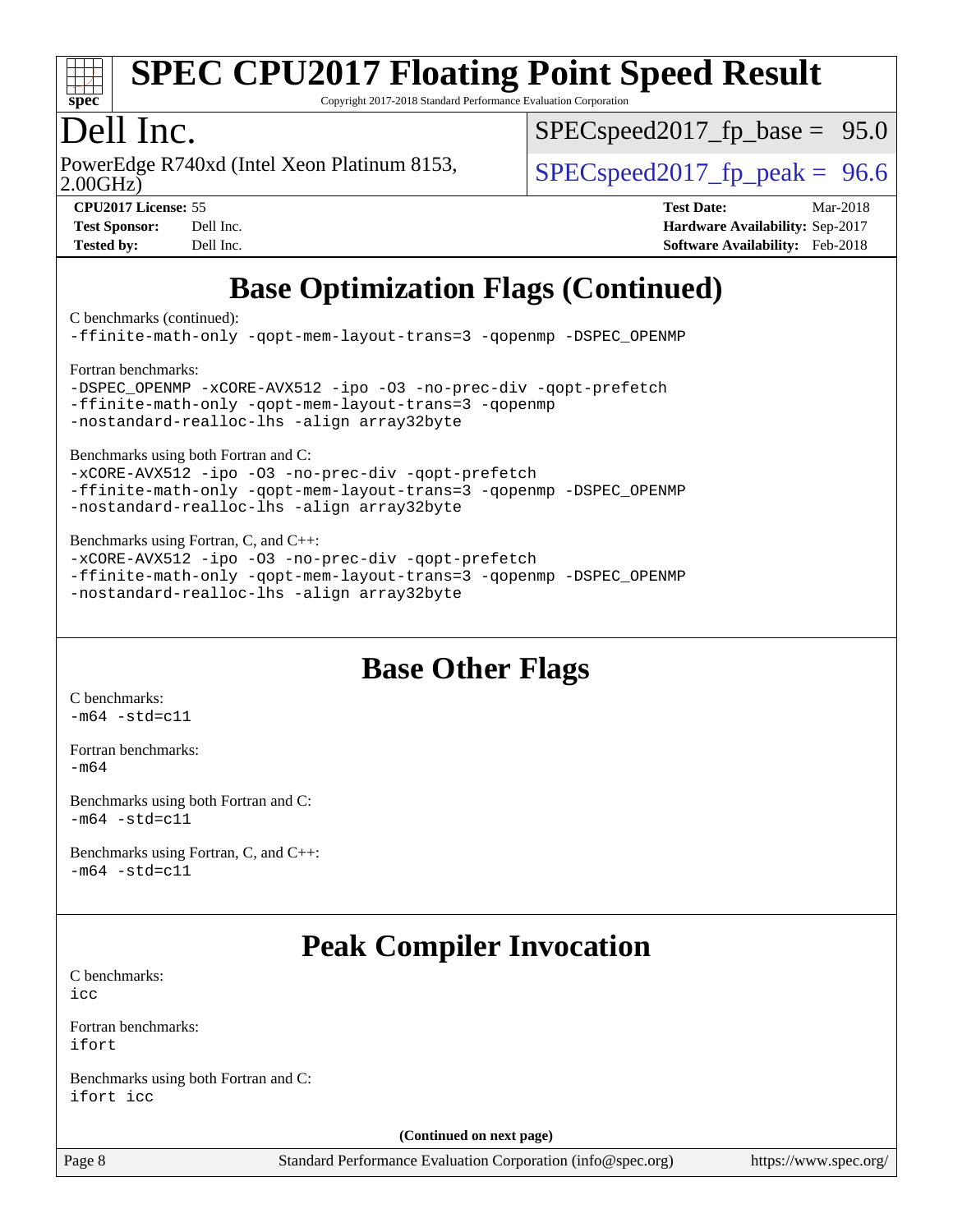

Copyright 2017-2018 Standard Performance Evaluation Corporation

## Dell Inc.

2.00GHz) PowerEdge R740xd (Intel Xeon Platinum 8153,  $\vert$  [SPECspeed2017\\_fp\\_peak =](http://www.spec.org/auto/cpu2017/Docs/result-fields.html#SPECspeed2017fppeak) 96.6

 $SPECspeed2017_fp\_base = 95.0$ 

**[CPU2017 License:](http://www.spec.org/auto/cpu2017/Docs/result-fields.html#CPU2017License)** 55 **[Test Date:](http://www.spec.org/auto/cpu2017/Docs/result-fields.html#TestDate)** Mar-2018 **[Test Sponsor:](http://www.spec.org/auto/cpu2017/Docs/result-fields.html#TestSponsor)** Dell Inc. **[Hardware Availability:](http://www.spec.org/auto/cpu2017/Docs/result-fields.html#HardwareAvailability)** Sep-2017 **[Tested by:](http://www.spec.org/auto/cpu2017/Docs/result-fields.html#Testedby)** Dell Inc. **[Software Availability:](http://www.spec.org/auto/cpu2017/Docs/result-fields.html#SoftwareAvailability)** Feb-2018

## **[Peak Compiler Invocation \(Continued\)](http://www.spec.org/auto/cpu2017/Docs/result-fields.html#PeakCompilerInvocation)**

[Benchmarks using Fortran, C, and C++:](http://www.spec.org/auto/cpu2017/Docs/result-fields.html#BenchmarksusingFortranCandCXX) [icpc](http://www.spec.org/cpu2017/results/res2018q2/cpu2017-20180416-04976.flags.html#user_CC_CXX_FCpeak_intel_icpc_18.0_c510b6838c7f56d33e37e94d029a35b4a7bccf4766a728ee175e80a419847e808290a9b78be685c44ab727ea267ec2f070ec5dc83b407c0218cded6866a35d07) [icc](http://www.spec.org/cpu2017/results/res2018q2/cpu2017-20180416-04976.flags.html#user_CC_CXX_FCpeak_intel_icc_18.0_66fc1ee009f7361af1fbd72ca7dcefbb700085f36577c54f309893dd4ec40d12360134090235512931783d35fd58c0460139e722d5067c5574d8eaf2b3e37e92) [ifort](http://www.spec.org/cpu2017/results/res2018q2/cpu2017-20180416-04976.flags.html#user_CC_CXX_FCpeak_intel_ifort_18.0_8111460550e3ca792625aed983ce982f94888b8b503583aa7ba2b8303487b4d8a21a13e7191a45c5fd58ff318f48f9492884d4413fa793fd88dd292cad7027ca)

#### **[Peak Portability Flags](http://www.spec.org/auto/cpu2017/Docs/result-fields.html#PeakPortabilityFlags)**

Same as Base Portability Flags

#### **[Peak Optimization Flags](http://www.spec.org/auto/cpu2017/Docs/result-fields.html#PeakOptimizationFlags)**

[C benchmarks](http://www.spec.org/auto/cpu2017/Docs/result-fields.html#Cbenchmarks):

 619.lbm\_s: [-prof-gen](http://www.spec.org/cpu2017/results/res2018q2/cpu2017-20180416-04976.flags.html#user_peakPASS1_CFLAGSPASS1_LDFLAGS619_lbm_s_prof_gen_5aa4926d6013ddb2a31985c654b3eb18169fc0c6952a63635c234f711e6e63dd76e94ad52365559451ec499a2cdb89e4dc58ba4c67ef54ca681ffbe1461d6b36)(pass 1) [-prof-use](http://www.spec.org/cpu2017/results/res2018q2/cpu2017-20180416-04976.flags.html#user_peakPASS2_CFLAGSPASS2_LDFLAGS619_lbm_s_prof_use_1a21ceae95f36a2b53c25747139a6c16ca95bd9def2a207b4f0849963b97e94f5260e30a0c64f4bb623698870e679ca08317ef8150905d41bd88c6f78df73f19)(pass 2) [-O2](http://www.spec.org/cpu2017/results/res2018q2/cpu2017-20180416-04976.flags.html#user_peakPASS1_COPTIMIZE619_lbm_s_f-O2) [-xCORE-AVX512](http://www.spec.org/cpu2017/results/res2018q2/cpu2017-20180416-04976.flags.html#user_peakPASS2_COPTIMIZE619_lbm_s_f-xCORE-AVX512) [-qopt-prefetch](http://www.spec.org/cpu2017/results/res2018q2/cpu2017-20180416-04976.flags.html#user_peakPASS1_COPTIMIZEPASS2_COPTIMIZE619_lbm_s_f-qopt-prefetch) [-ipo](http://www.spec.org/cpu2017/results/res2018q2/cpu2017-20180416-04976.flags.html#user_peakPASS2_COPTIMIZE619_lbm_s_f-ipo) [-O3](http://www.spec.org/cpu2017/results/res2018q2/cpu2017-20180416-04976.flags.html#user_peakPASS2_COPTIMIZE619_lbm_s_f-O3) [-ffinite-math-only](http://www.spec.org/cpu2017/results/res2018q2/cpu2017-20180416-04976.flags.html#user_peakPASS1_COPTIMIZEPASS2_COPTIMIZE619_lbm_s_f_finite_math_only_cb91587bd2077682c4b38af759c288ed7c732db004271a9512da14a4f8007909a5f1427ecbf1a0fb78ff2a814402c6114ac565ca162485bbcae155b5e4258871) [-no-prec-div](http://www.spec.org/cpu2017/results/res2018q2/cpu2017-20180416-04976.flags.html#user_peakPASS2_COPTIMIZE619_lbm_s_f-no-prec-div) [-qopt-mem-layout-trans=3](http://www.spec.org/cpu2017/results/res2018q2/cpu2017-20180416-04976.flags.html#user_peakPASS1_COPTIMIZEPASS2_COPTIMIZE619_lbm_s_f-qopt-mem-layout-trans_de80db37974c74b1f0e20d883f0b675c88c3b01e9d123adea9b28688d64333345fb62bc4a798493513fdb68f60282f9a726aa07f478b2f7113531aecce732043) [-DSPEC\\_SUPPRESS\\_OPENMP](http://www.spec.org/cpu2017/results/res2018q2/cpu2017-20180416-04976.flags.html#suite_peakPASS1_COPTIMIZE619_lbm_s_DSPEC_SUPPRESS_OPENMP) [-qopenmp](http://www.spec.org/cpu2017/results/res2018q2/cpu2017-20180416-04976.flags.html#user_peakPASS2_COPTIMIZE619_lbm_s_qopenmp_16be0c44f24f464004c6784a7acb94aca937f053568ce72f94b139a11c7c168634a55f6653758ddd83bcf7b8463e8028bb0b48b77bcddc6b78d5d95bb1df2967) [-DSPEC\\_OPENMP](http://www.spec.org/cpu2017/results/res2018q2/cpu2017-20180416-04976.flags.html#suite_peakPASS2_COPTIMIZE619_lbm_s_DSPEC_OPENMP)

 638.imagick\_s: [-xCORE-AVX512](http://www.spec.org/cpu2017/results/res2018q2/cpu2017-20180416-04976.flags.html#user_peakCOPTIMIZE638_imagick_s_f-xCORE-AVX512) [-ipo](http://www.spec.org/cpu2017/results/res2018q2/cpu2017-20180416-04976.flags.html#user_peakCOPTIMIZE638_imagick_s_f-ipo) [-O3](http://www.spec.org/cpu2017/results/res2018q2/cpu2017-20180416-04976.flags.html#user_peakCOPTIMIZE638_imagick_s_f-O3) [-no-prec-div](http://www.spec.org/cpu2017/results/res2018q2/cpu2017-20180416-04976.flags.html#user_peakCOPTIMIZE638_imagick_s_f-no-prec-div) [-qopt-prefetch](http://www.spec.org/cpu2017/results/res2018q2/cpu2017-20180416-04976.flags.html#user_peakCOPTIMIZE638_imagick_s_f-qopt-prefetch) [-ffinite-math-only](http://www.spec.org/cpu2017/results/res2018q2/cpu2017-20180416-04976.flags.html#user_peakCOPTIMIZE638_imagick_s_f_finite_math_only_cb91587bd2077682c4b38af759c288ed7c732db004271a9512da14a4f8007909a5f1427ecbf1a0fb78ff2a814402c6114ac565ca162485bbcae155b5e4258871) [-qopt-mem-layout-trans=3](http://www.spec.org/cpu2017/results/res2018q2/cpu2017-20180416-04976.flags.html#user_peakCOPTIMIZE638_imagick_s_f-qopt-mem-layout-trans_de80db37974c74b1f0e20d883f0b675c88c3b01e9d123adea9b28688d64333345fb62bc4a798493513fdb68f60282f9a726aa07f478b2f7113531aecce732043) [-qopenmp](http://www.spec.org/cpu2017/results/res2018q2/cpu2017-20180416-04976.flags.html#user_peakCOPTIMIZE638_imagick_s_qopenmp_16be0c44f24f464004c6784a7acb94aca937f053568ce72f94b139a11c7c168634a55f6653758ddd83bcf7b8463e8028bb0b48b77bcddc6b78d5d95bb1df2967) [-DSPEC\\_OPENMP](http://www.spec.org/cpu2017/results/res2018q2/cpu2017-20180416-04976.flags.html#suite_peakCOPTIMIZE638_imagick_s_DSPEC_OPENMP)

644.nab\_s: Same as 638.imagick\_s

[Fortran benchmarks](http://www.spec.org/auto/cpu2017/Docs/result-fields.html#Fortranbenchmarks): [-prof-gen](http://www.spec.org/cpu2017/results/res2018q2/cpu2017-20180416-04976.flags.html#user_FCpeak_prof_gen_5aa4926d6013ddb2a31985c654b3eb18169fc0c6952a63635c234f711e6e63dd76e94ad52365559451ec499a2cdb89e4dc58ba4c67ef54ca681ffbe1461d6b36)(pass 1) [-prof-use](http://www.spec.org/cpu2017/results/res2018q2/cpu2017-20180416-04976.flags.html#user_FCpeak_prof_use_1a21ceae95f36a2b53c25747139a6c16ca95bd9def2a207b4f0849963b97e94f5260e30a0c64f4bb623698870e679ca08317ef8150905d41bd88c6f78df73f19)(pass 2) [-DSPEC\\_SUPPRESS\\_OPENMP](http://www.spec.org/cpu2017/results/res2018q2/cpu2017-20180416-04976.flags.html#suite_FCpeak_DSPEC_SUPPRESS_OPENMP) [-DSPEC\\_OPENMP](http://www.spec.org/cpu2017/results/res2018q2/cpu2017-20180416-04976.flags.html#suite_FCpeak_DSPEC_OPENMP) [-O2](http://www.spec.org/cpu2017/results/res2018q2/cpu2017-20180416-04976.flags.html#user_FCpeak_f-O2) [-xCORE-AVX512](http://www.spec.org/cpu2017/results/res2018q2/cpu2017-20180416-04976.flags.html#user_FCpeak_f-xCORE-AVX512) [-qopt-prefetch](http://www.spec.org/cpu2017/results/res2018q2/cpu2017-20180416-04976.flags.html#user_FCpeak_f-qopt-prefetch) [-ipo](http://www.spec.org/cpu2017/results/res2018q2/cpu2017-20180416-04976.flags.html#user_FCpeak_f-ipo) [-O3](http://www.spec.org/cpu2017/results/res2018q2/cpu2017-20180416-04976.flags.html#user_FCpeak_f-O3) [-ffinite-math-only](http://www.spec.org/cpu2017/results/res2018q2/cpu2017-20180416-04976.flags.html#user_FCpeak_f_finite_math_only_cb91587bd2077682c4b38af759c288ed7c732db004271a9512da14a4f8007909a5f1427ecbf1a0fb78ff2a814402c6114ac565ca162485bbcae155b5e4258871) [-no-prec-div](http://www.spec.org/cpu2017/results/res2018q2/cpu2017-20180416-04976.flags.html#user_FCpeak_f-no-prec-div) [-qopt-mem-layout-trans=3](http://www.spec.org/cpu2017/results/res2018q2/cpu2017-20180416-04976.flags.html#user_FCpeak_f-qopt-mem-layout-trans_de80db37974c74b1f0e20d883f0b675c88c3b01e9d123adea9b28688d64333345fb62bc4a798493513fdb68f60282f9a726aa07f478b2f7113531aecce732043) [-qopenmp](http://www.spec.org/cpu2017/results/res2018q2/cpu2017-20180416-04976.flags.html#user_FCpeak_qopenmp_16be0c44f24f464004c6784a7acb94aca937f053568ce72f94b139a11c7c168634a55f6653758ddd83bcf7b8463e8028bb0b48b77bcddc6b78d5d95bb1df2967) [-nostandard-realloc-lhs](http://www.spec.org/cpu2017/results/res2018q2/cpu2017-20180416-04976.flags.html#user_FCpeak_f_2003_std_realloc_82b4557e90729c0f113870c07e44d33d6f5a304b4f63d4c15d2d0f1fab99f5daaed73bdb9275d9ae411527f28b936061aa8b9c8f2d63842963b95c9dd6426b8a) [-align array32byte](http://www.spec.org/cpu2017/results/res2018q2/cpu2017-20180416-04976.flags.html#user_FCpeak_align_array32byte_b982fe038af199962ba9a80c053b8342c548c85b40b8e86eb3cc33dee0d7986a4af373ac2d51c3f7cf710a18d62fdce2948f201cd044323541f22fc0fffc51b6)

[Benchmarks using both Fortran and C](http://www.spec.org/auto/cpu2017/Docs/result-fields.html#BenchmarksusingbothFortranandC):

621.wrf\_s:  $-\text{prof-gen}(pass 1) -\text{prof-use}(pass 2) -\text{O2} -\text{xCORE-AVX512}$ [-qopt-prefetch](http://www.spec.org/cpu2017/results/res2018q2/cpu2017-20180416-04976.flags.html#user_peakPASS1_COPTIMIZEPASS1_FOPTIMIZEPASS2_COPTIMIZEPASS2_FOPTIMIZE621_wrf_s_f-qopt-prefetch) [-ipo](http://www.spec.org/cpu2017/results/res2018q2/cpu2017-20180416-04976.flags.html#user_peakPASS2_COPTIMIZEPASS2_FOPTIMIZE621_wrf_s_f-ipo) [-O3](http://www.spec.org/cpu2017/results/res2018q2/cpu2017-20180416-04976.flags.html#user_peakPASS2_COPTIMIZEPASS2_FOPTIMIZE621_wrf_s_f-O3) [-ffinite-math-only](http://www.spec.org/cpu2017/results/res2018q2/cpu2017-20180416-04976.flags.html#user_peakPASS1_COPTIMIZEPASS1_FOPTIMIZEPASS2_COPTIMIZEPASS2_FOPTIMIZE621_wrf_s_f_finite_math_only_cb91587bd2077682c4b38af759c288ed7c732db004271a9512da14a4f8007909a5f1427ecbf1a0fb78ff2a814402c6114ac565ca162485bbcae155b5e4258871) [-no-prec-div](http://www.spec.org/cpu2017/results/res2018q2/cpu2017-20180416-04976.flags.html#user_peakPASS2_COPTIMIZEPASS2_FOPTIMIZE621_wrf_s_f-no-prec-div) [-qopt-mem-layout-trans=3](http://www.spec.org/cpu2017/results/res2018q2/cpu2017-20180416-04976.flags.html#user_peakPASS1_COPTIMIZEPASS1_FOPTIMIZEPASS2_COPTIMIZEPASS2_FOPTIMIZE621_wrf_s_f-qopt-mem-layout-trans_de80db37974c74b1f0e20d883f0b675c88c3b01e9d123adea9b28688d64333345fb62bc4a798493513fdb68f60282f9a726aa07f478b2f7113531aecce732043) [-DSPEC\\_SUPPRESS\\_OPENMP](http://www.spec.org/cpu2017/results/res2018q2/cpu2017-20180416-04976.flags.html#suite_peakPASS1_COPTIMIZEPASS1_FOPTIMIZE621_wrf_s_DSPEC_SUPPRESS_OPENMP) [-qopenmp](http://www.spec.org/cpu2017/results/res2018q2/cpu2017-20180416-04976.flags.html#user_peakPASS2_COPTIMIZEPASS2_FOPTIMIZE621_wrf_s_qopenmp_16be0c44f24f464004c6784a7acb94aca937f053568ce72f94b139a11c7c168634a55f6653758ddd83bcf7b8463e8028bb0b48b77bcddc6b78d5d95bb1df2967) [-DSPEC\\_OPENMP](http://www.spec.org/cpu2017/results/res2018q2/cpu2017-20180416-04976.flags.html#suite_peakPASS2_COPTIMIZEPASS2_FOPTIMIZE621_wrf_s_DSPEC_OPENMP) [-nostandard-realloc-lhs](http://www.spec.org/cpu2017/results/res2018q2/cpu2017-20180416-04976.flags.html#user_peakEXTRA_FOPTIMIZE621_wrf_s_f_2003_std_realloc_82b4557e90729c0f113870c07e44d33d6f5a304b4f63d4c15d2d0f1fab99f5daaed73bdb9275d9ae411527f28b936061aa8b9c8f2d63842963b95c9dd6426b8a) [-align array32byte](http://www.spec.org/cpu2017/results/res2018q2/cpu2017-20180416-04976.flags.html#user_peakEXTRA_FOPTIMIZE621_wrf_s_align_array32byte_b982fe038af199962ba9a80c053b8342c548c85b40b8e86eb3cc33dee0d7986a4af373ac2d51c3f7cf710a18d62fdce2948f201cd044323541f22fc0fffc51b6)

```
 627.cam4_s: -xCORE-AVX512 -ipo -O3 -no-prec-div -qopt-prefetch
-ffinite-math-only -qopt-mem-layout-trans=3 -qopenmp
-DSPEC_OPENMP -nostandard-realloc-lhs -align array32byte
```
**(Continued on next page)**